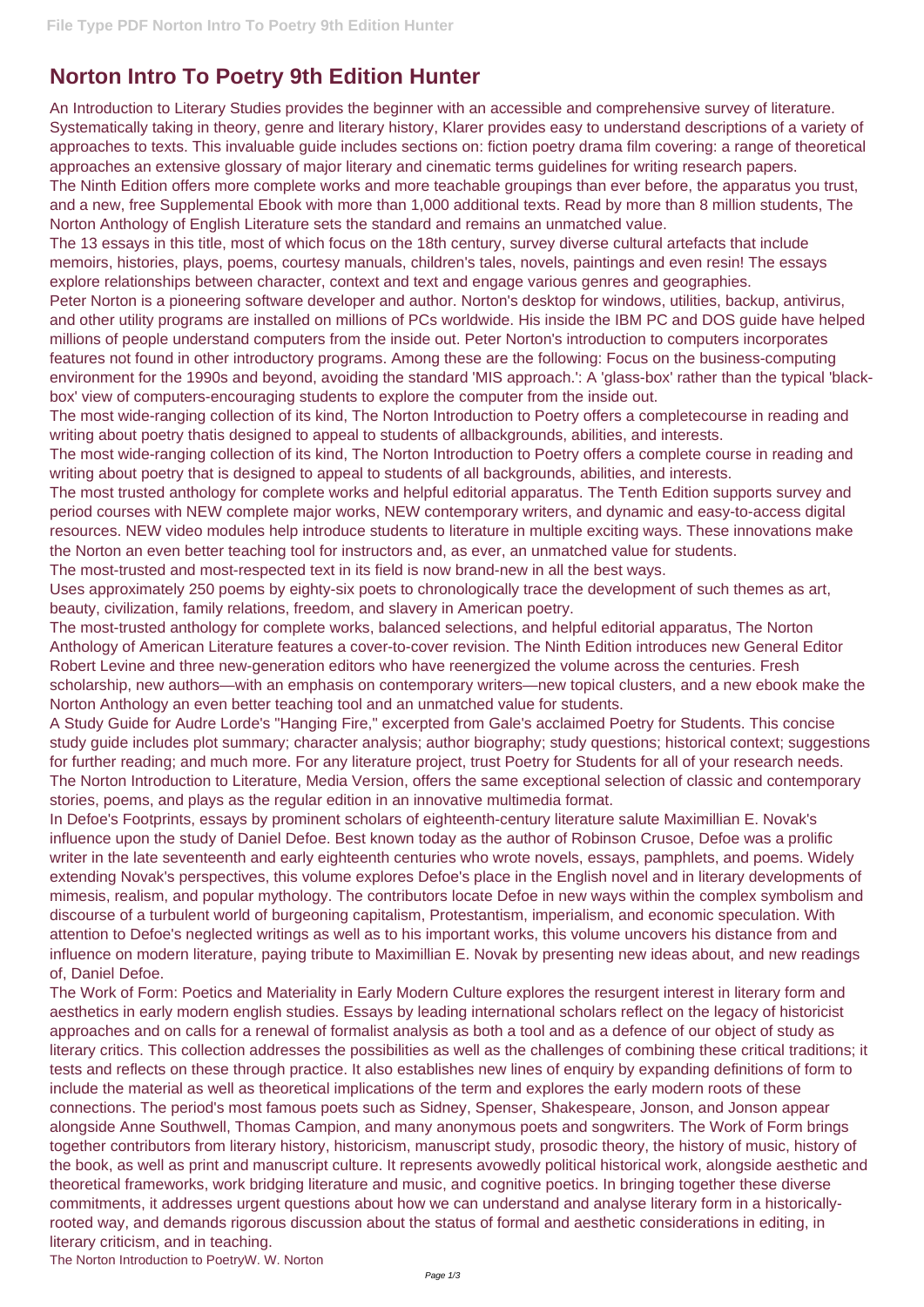Presents a new translation of the Anglo-Saxon epic chronicling the heroic adventures of Beowulf, the Scandinavian warrior who saves his people from the ravages of the monster Grendel and Grendel's mother.

The Cambridge History of English Literature, 1660-1780 offers readers discussions of the entire range of literary expression from the Restoration to the end of the eighteenth century. In essays by thirty distinguished scholars, recent historical perspectives and new critical approaches and methods are brought to bear on the classic authors and texts of the period. Forgotten or neglected authors and themes as well as new and emerging genres within the expanding marketplace for printed matter during the eighteenth century receive special attention and emphasis. The volume's guiding purpose is to examine the social and historical circumstances within which literary production and imaginative writing take place in the period and to evaluate the enduring verbal complexity and cultural insights they articulate so powerfully. The Fifth Edition retains the flexibility and breadth of selection that has defined this classic anthology, while improved and expanded editorial apparatus make it an even more useful teaching tool.

Zelie Adebola remembers when the soil of Or sha hummed with magic. Burners ignited flames, Tiders beckoned waves, and Zelie s Reaper mother summoned forth souls. But everything changed the night magic disappeared. Under the orders of a ruthless king, maji were killed, leaving Zelie without a mother and her people without hope.

This Norton Critical Edition seeks to return Keats—one of the most beloved poets of the English language—to his cultural moment by tracking his emergence as a public poet.

The Poetics of American Song Lyrics is the first collection of academic essays that regards songs as literature and that identifies intersections between the literary histories of poems and songs. The essays by well-known poets and scholars including Pulitzer Prize winner Claudia Emerson, Peter Guralnick, Adam Bradley, David Kirby, Kevin Young, and many others, locate points of synthesis and separation so as to better understand both genres and their crafts. The essayists share a desire to write on lyrics in a way that moves beyond sociological, historical, and autobiographical approaches and explicates songs in relation to poetics. Unique to this volume, the essays focus not on a single genre but on folk, rap, hip hop, country, rock, indie, soul, and blues. The first section of the book provides a variety of perspectives on the poetic history and techniques within songs and poems, and the second section focuses on a few prominent American songwriters such as Bob Dylan, Bruce Springsteen, and Michael Stipe. Through conversational yet in-depth analyses of songs, the essays discuss sonnet forms, dramatic monologues, Modernism, ballads, blues poems, confessionalism, Language poetry, Keatsian odes, unreliable narrators, personas, poetic sequences, rhythm, rhyme, transcription methods, the writing process, and more. While the strategies of explication differ from essay to essay, the nexus of each piece is an unveiling of the poetic history and poetic techniques within songs. Charlotte Pence of Knoxville, Tennessee, is the author of The Writer's Path: Creative Exercises for Meaningful Essays. She is also the winner of the Black River Chapbook Competition for her poetry chapbook The Branches, the Axe, the Missing.

Foreign Accents examines the various transpacific signifying strategies by which poets of Chinese descent in the U.S. have sought to represent cultural tradition in their articulations of an ethnic subjectivity, in Chinese as well as in English. In assessing both the dynamics and the politics of poetic expression by writers engaging with a specific cultural heritage, the study develops a general theory of ethnic literary production that clarifies the significance of "Asian American" literature in relation to both other forms of U.S. "minority discourse," as well as canonical "American" literature more generally. At the same time, it maps an expanded textual arena and a new methodology for Asian American literary studies that can be further explored by scholars of other traditions. Yao discusses a range of works, including Ezra Pound's Cathay and the Angel Island poems. He examines the careers of four contemporary Chinese/American poets: Ha Jin, Li-young Lee, Marilyn Chin, and John Yau, each of whom bears a distinctive relationship to the linguistic and cultural tradition he or she seeks to represent. Specifically, Yao investigates the range of rhetorical and formal strategies by which these writers have sought to incorporate Chinese culture and, especially, language in their works. Combining such analysis with extensive social contextualization, Foreign Accents delineates an historical poetics of Chinese American verse from the early twentieth century to the present.

The Major Authors Ninth Edition provides new selections and visual and media support, plus a new, free Supplemental Ebook. Firmly grounded by the hallmark strengths of all Norton Anthologies, and with the apparatus you trust, The Norton Anthology of English Literature sets the standard and remains an unmatched value.

The Ninth Edition offers more complete works and more teachable groupings than ever before, the apparatus you trust, and a new, free Supplemental Ebook with more than 1,000 additional texts. Read by more than 8 million students, The Norton Anthology of English Literature sets the standard and remains an unmatched value.The Norton Anthology of English Literature is now available as an interactive ebook, at just a fraction of the print price

From the 1960s until his death in 2000, Al Purdy was one of the most prominent writers in Canada, famous for his frank language and his boisterous personality. He travelled the country and wrote about its people and places from Newfoundland to Vancouver Island. A central figure in the CanLit explosion of the sixties and seventies, Purdy has been called the best, the most, and the last Canadian poet. But Purdy's Canada no longer exists. A changing country and shifting attitudes toward Canadian literature demand new perspectives on Purdy's impact and accomplishments. An Echo in the Mountains reassesses Purdy's works, the shape of his career, and his literary legacy, grappling with the question of how to read Purdy today, a century after his birth and in a new era of Canadian literature. Contributors to the volume examine Purdy's critical reception, explore little-known documents and textual problems, and analyze his representations of Canadian history and Indigenous peoples and cultures. They show that much remains to be discovered and understood about the poet and his immense body of work. The first sustained examination of Al Purdy's works in over a decade, An Echo in the Mountains showcases the critical challenges and rewards of rereading an iconic and influential Canadian writer.

This is the first book to present an account of literary meaning and effects drawing on our best understanding of mind and language in the form of a Cognitive Grammar. The contributors provide exemplary analyses of a range of literature from science fiction, dystopia, absurdism and graphic novels to the poetry of Wordsworth, Hopkins, Sassoon, Balassi, and Dylan Thomas, as well as Shakespeare, Chaucer, Barrett Browning, Whitman, Owen and others. The application of Cognitive Grammar allows the discussion of meaning, translation, ambience, action, reflection, multimodality, empathy, experience and literariness itself to be conducted in newly valid ways. With a Foreword by the creator of Cognitive Grammar, Ronald Langacker, and an Afterword by the cognitive scientist Todd Oakley, the book represents the latest advance in literary linguistics, cognitive poetics and literary critical practice.

A comprehensive collection of poems by America's greatest contemporary poets features works by such authors as Robert Lowell, Elizabeth Bishop, and Rita Dove.

The Political Poetess challenges familiar accounts of the figure of the nineteenth-century Poetess, offering new readings of Poetess performance and criticism. In performing the Poetry of Woman, the mythic Poetess has long staked her claims as a creature of "separate spheres"—one exempt from emerging readings of nineteenth-century women's political poetics. Turning such assumptions on their heads, Tricia Lootens models a nineteenth-century domestic or private sphere whose imaginary, apolitical heart is also the heart of nation and empire, and, as revisionist histories increasingly attest, is traumatized and haunted by histories of slavery. Setting aside late Victorian attempts to forget the unfulfilled, sentimental promises of early antislavery victories, The Political Poetess restores Poetess performances like Julia Ward Howe's "Battle Hymn of the Republic" and Emma Lazarus's "The New Colossus" to view—and with them, the vitality of the Black Poetess within African-American public life. Crossing boundaries of nation, period, and discipline to "connect the dots" of Poetess